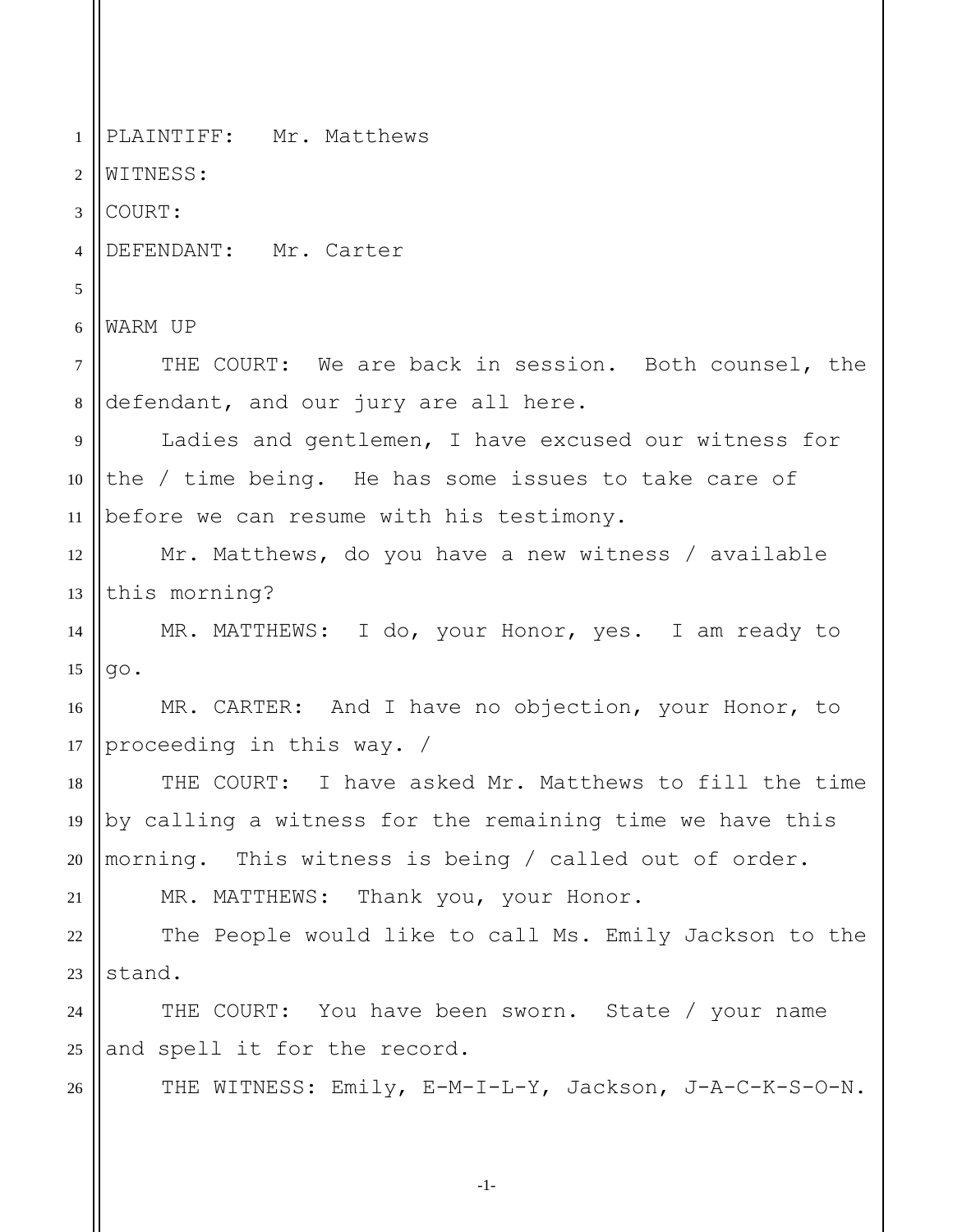1 2 3 4 5 6 7 8 9 10 11 12 13 14 15 16 17 18 19 20 21 22 23 24 25 26 THE COURT: Have a seat. / Once you are comfortable, pull yourself up and speak into that microphone so everybody can hear you, please. THE WITNESS: Thank you. THE COURT: Proceed. MR. MATTHEWS: Thank you, your Honor. / DIRECT EXAMINATION Q. BY MR. MATTHEWS: Good morning, Ms. Jackson. A. Good morning. Q. Are you comfortable? A. Absolutely. Q. Is that why you are wearing what you are wearing today? A. I am just being \*/ myself. Q. If you require any breaks like we discussed earlier or anything like that, just let us know. A. Okay. Q. Do you recognize the woman seated / at the end of the counsel table in the blue jacket? A. I don't actually know her on a personal basis. I have seen her and / spoken to her in passing. Q. Where have you encountered her? A. I know her from the Civic Center, and I saw her at a birthday party / before. Q. What's her name? A. Angela is what I know her by.

-2-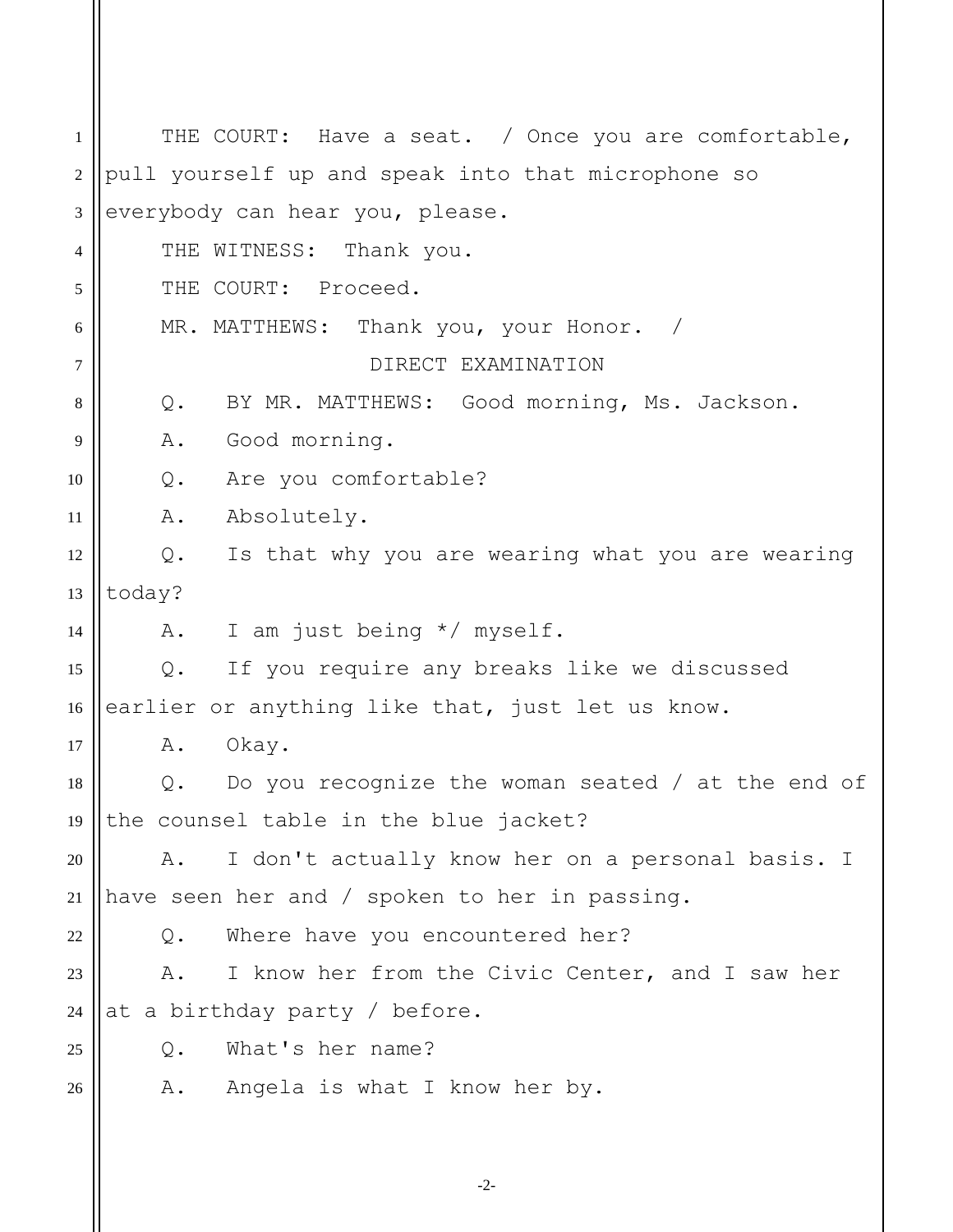1 2 3 4 5 6 7 8 9 10 11 12 13 14 15 16 17 18 19 20 21 22 23 24 25 26 Q. Ms. Jackson, where do you reside? A. I live in the Civic Center. Different locations, / different areas. Q. How long have you lived there, ma'am? A. Probably since about the summer of 2012. Q. Ma'am, were you living in a parking / lot in the area of the Civic Center in the downtown area in April of this year? A. Yes. Q. If you could direct your attention to / your right, there is a map right there that's been previously entered into evidence as an exhibit. Do you see the area you were staying / back in April of this year? A. I do not understand. Q. Do you see on this aerial map where you were living in the parking lot? \*/ A. No. I can't even understand what this is a picture of. THE COURT: You can walk over there, ma'am, and take a closer look if that would / assist you. THE WITNESS: Okay. The area where I stayed was near where you pull into the parking lot. It is on the other side of the / building by the plaza. Q. BY MR. MATTHEWS: Let me ask you some questions. This is the Civic Center. Do you recognize that? A. Okay.

-3-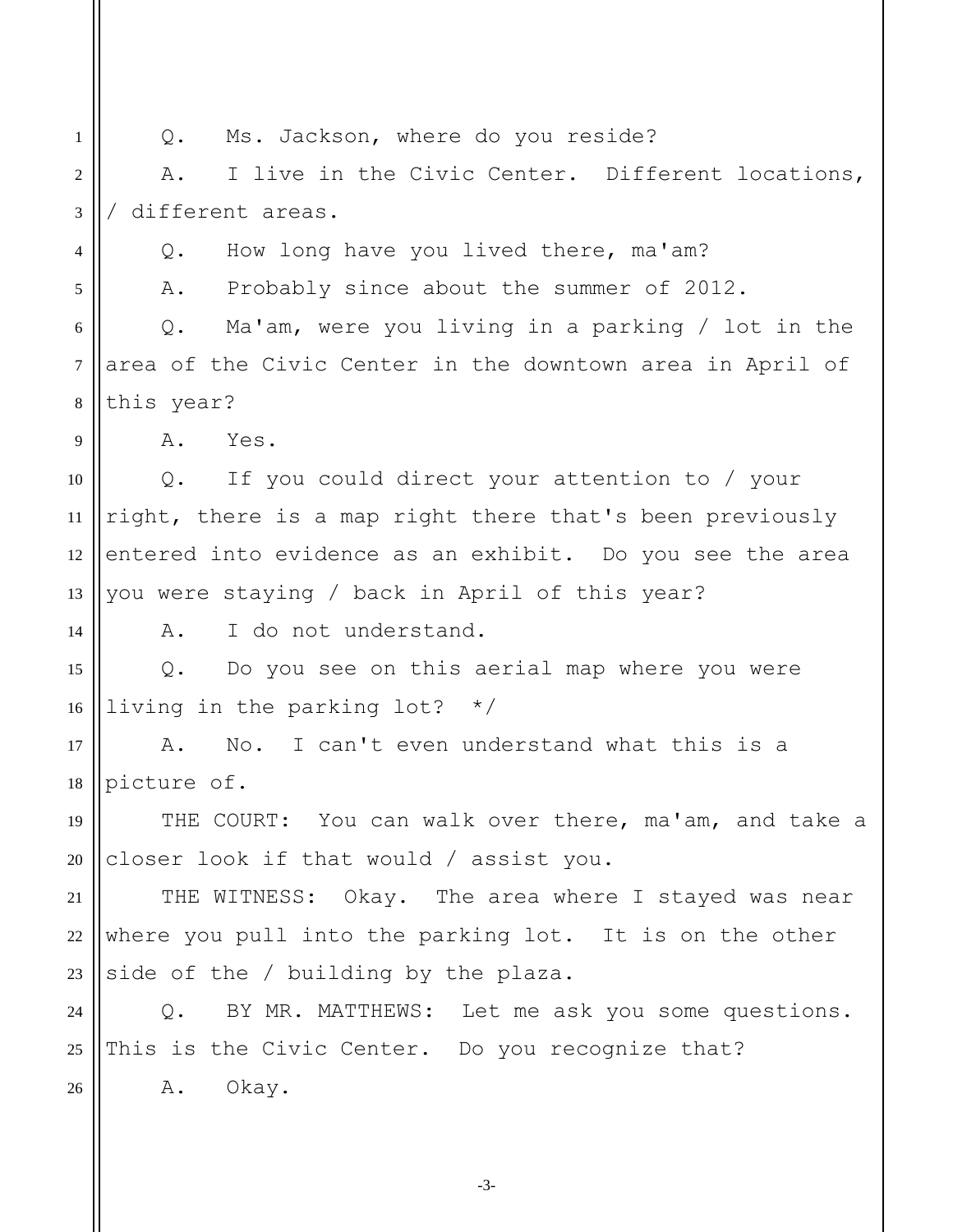1 2 3 4 5 6 7 8 9 10 11 12 13 14 15 16 17 18 19 20 21 22 23 24 25 26 Q. Does this photograph depict the / plaza over here? A. Correct. The parking lot would be down here. Q. Do you see this building I am pointing to here? A. Definitely. Maybe I understand / this now. Right behind that building is the parking lot. Q. Is this the location where you were staying in April of this year? A. I believe / that's the business complex. However, I am always on the upper side over here. Q. Okay. A. It's the upper side as you face the parking lot. The stairway goes to the back building. I was on the left side of the stairs. Q. Approximately how far in feet were you staying from / this red circle? A. I would say about 200 feet. Q. Okay. You can resume your seat, Ms. Jackson. A. Okay. It was about 200 feet. /\* \*\*END OF WARM UP\*\*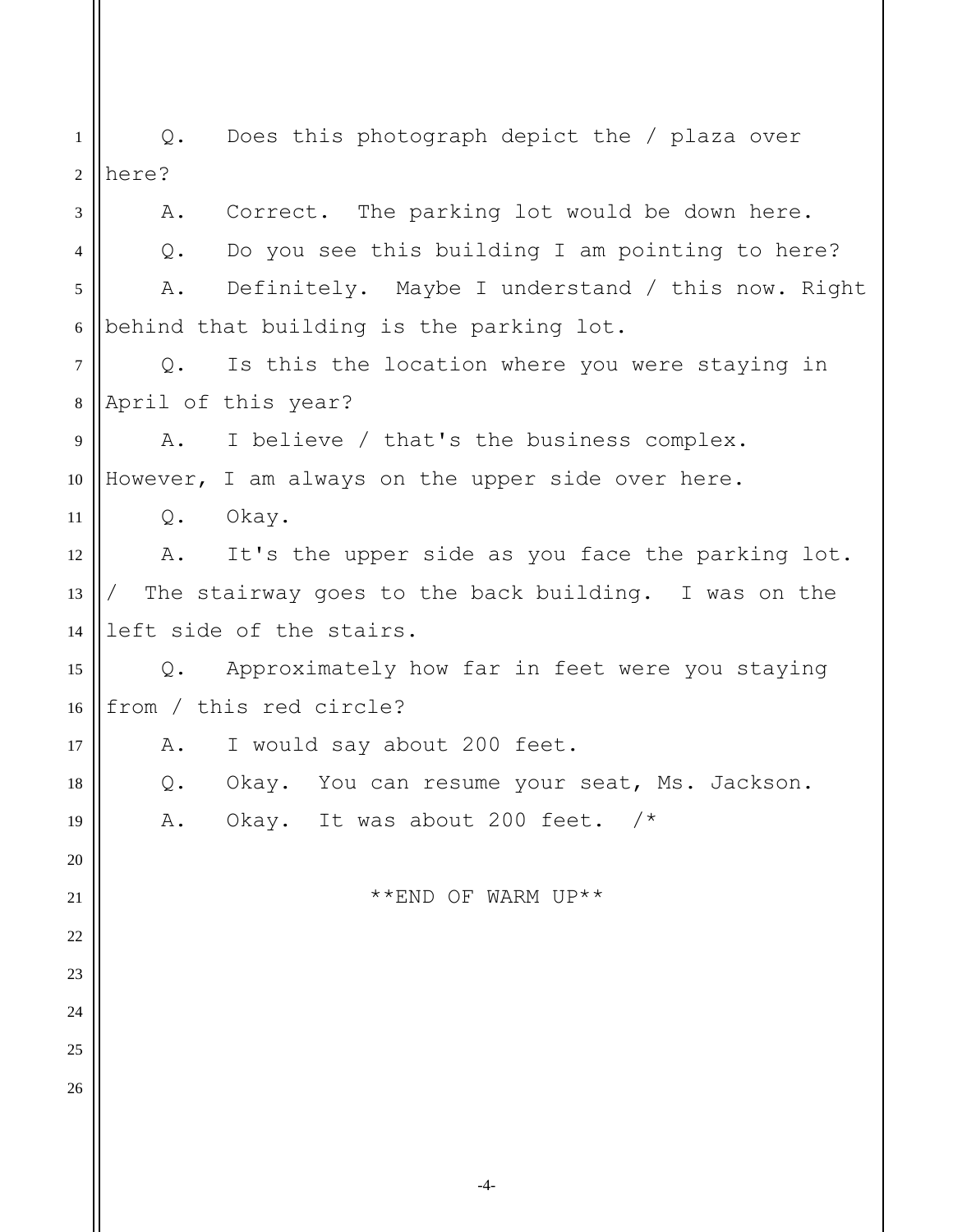1 2 3 4 5 6 7 8 9 10 11 12 13 14 15 16 17 18 19 20 21 22 23 24 25 26 EXAM Q. BY MR. MATTHEWS: Let me ask a simple question. Do you like Angela? A. No comment. Q. You have to be truthful today. A. Okay. No, I don't. I don't know / her, and I don't like her. Q. Is that going to influence your testimony today? A. No, it is not. Q. You are still going to tell the / truth? A. Absolutely. I am okay with myself. Q. Do you know why you are testifying today? A. Not really. Q. Do you remember something happening back in April / of this year where a guy named Joseph got beat up? A. Yes. Q. Do you know Joseph? A. I do. Q. Did you see him in the hallway / this morning? A. Yes. That's correct. Q. In April earlier this year, were you living next to Joseph? A. His tent was much closer to the corner. It / went way back into the corner of the parking lot where all the older people would stay. I would probably stop and talk to Joseph / two or three different times a day.

-5-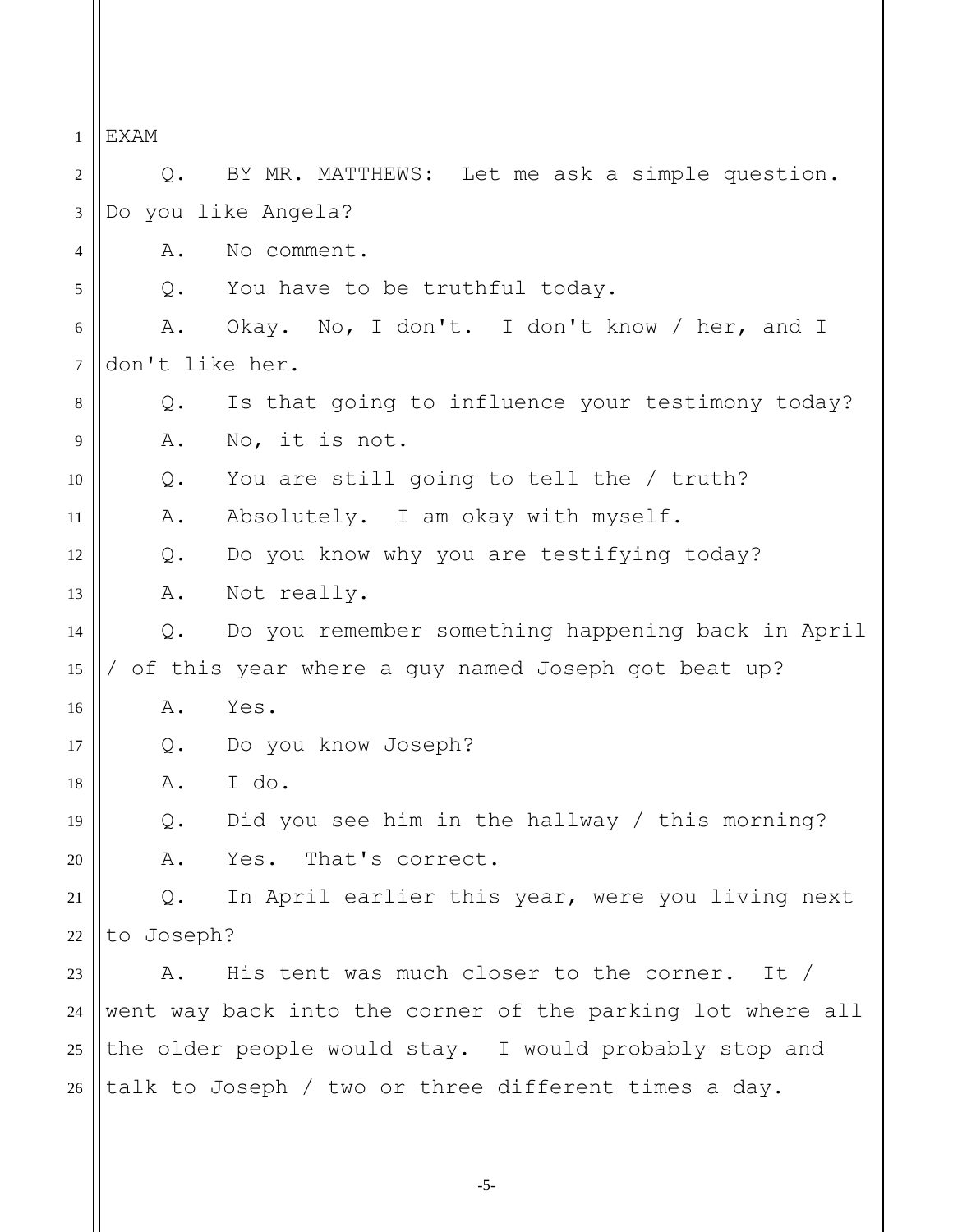1 2 3 4 5 6 7 8 9 10 11 12 13 14 15 16 17 18 19 20 21 22 23 24 25 26 Q. And this question is going to seem silly, but it is something I have to ask. Is this / parking lot where Joseph was staying, here where everything happened back in April, is this located in Orange County? A. Yes. Q. Around April 6th of this \*/ year, do you remember hearing any screaming? A. Definitely. Q. How would you describe that screaming? How did you describe that previously? A. It's like a baby was / being hurt. It was similar to a howling. The screaming was where I actually just wanted to put my fingers over my ears because I / wanted it to stop. I mean, I heard it for a long time. It was just awful. Q. What did you do? A. I covered my ears. / Q. Did you want to get involved? A. Never. Q. Why? A. Because I am a convict. Most of my life has been prison time and jail time. Probably / over half my life now that I think about it. This is obviously just a part of the street code or whatever. Q. When you were / listening to this attack, were you already sleeping? Were you actually inside an

-6-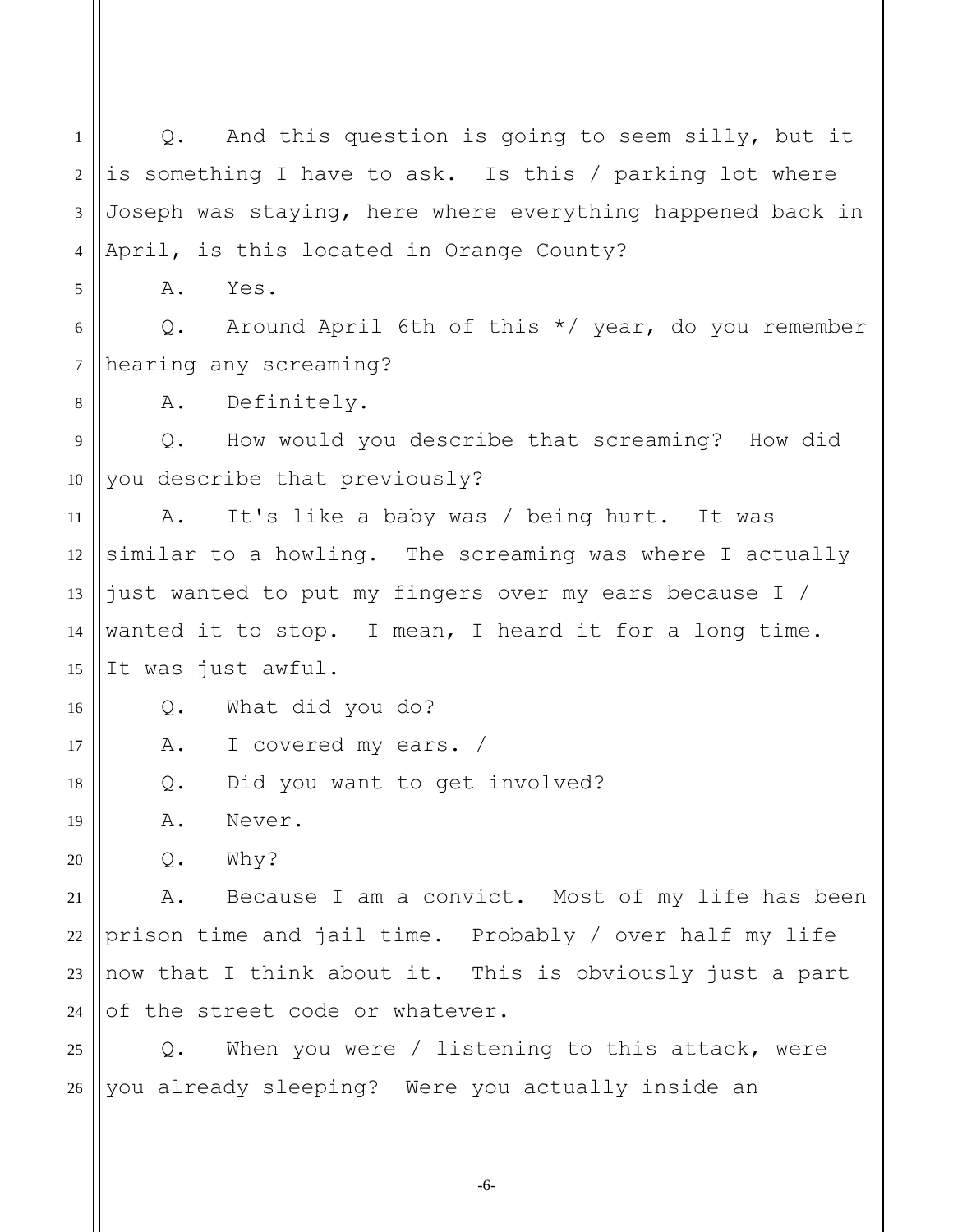## enclosed structure?

 A. I was inside of a makeshift tent. I built it / myself using plastic crates and tent poles. I had a gigantic tarp, and I threw it over. So it was basically like I made it / myself. Q. You were improvising? A. Yeah. Q. Were you staying alone in that dwelling? A. Yeah, I stayed alone in there. Q. When this happened, were you alone? A. No.  $*/$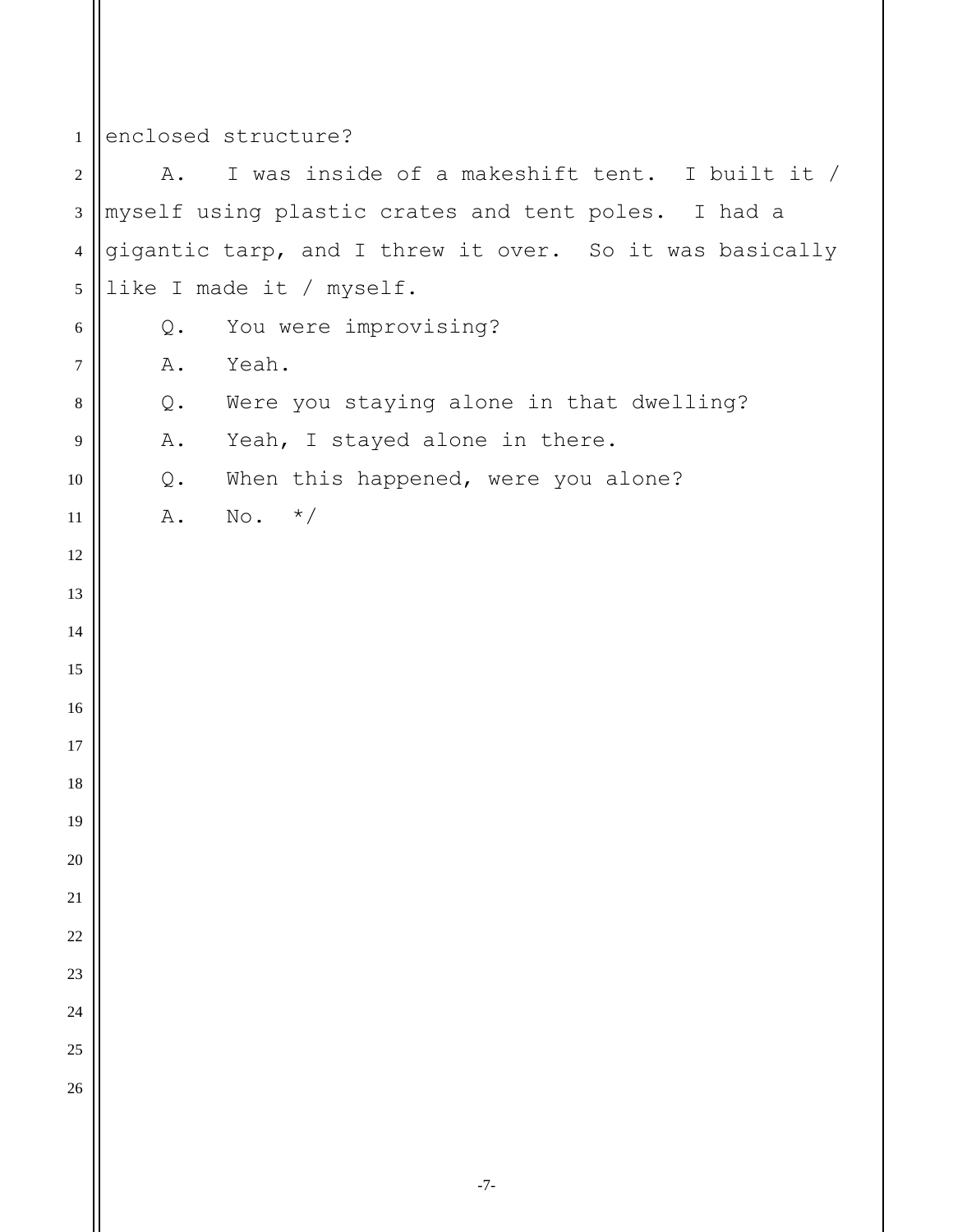START TYPING

1

2 3 4 5 6 7 8 9 10 11 12 13 14 15 16 17 18 19 20 21 22 23 24 25 26 Q. MR. MATTHEWS: Who was there with you? A. My friend was there. I was happy I wasn't alone when this happened. I recognized the voice. MR. CARTER: Objection. No question / pending. THE COURT: Sustained. Next question, please. Q. BY MR. MATTHEWS: I have a question for you. If you could estimate, approximately how long did you hear that screaming going on / for? A. I am really bad at judging time and stuff, but I would say it seemed like it was 45 minutes to an hour. Maybe / only 20 minutes, but it seemed like forever. Q. You said you recognized the voice? A. It took me about 15, 20 minutes to recognize the voice. / Q. What did you do then? A. I told my friend it was Joseph. She said that --MR. CARTER: Objection. Calling for hearsay. THE COURT: The question didn't call for it, / but it certainly sounds like it will be hearsay. Sustained. Q. BY MR. MATTHEWS: You believed that the screaming was close and that the person was screaming for about / 20 minutes? A. Yeah. Q. From what you could tell, was anybody doing

-8-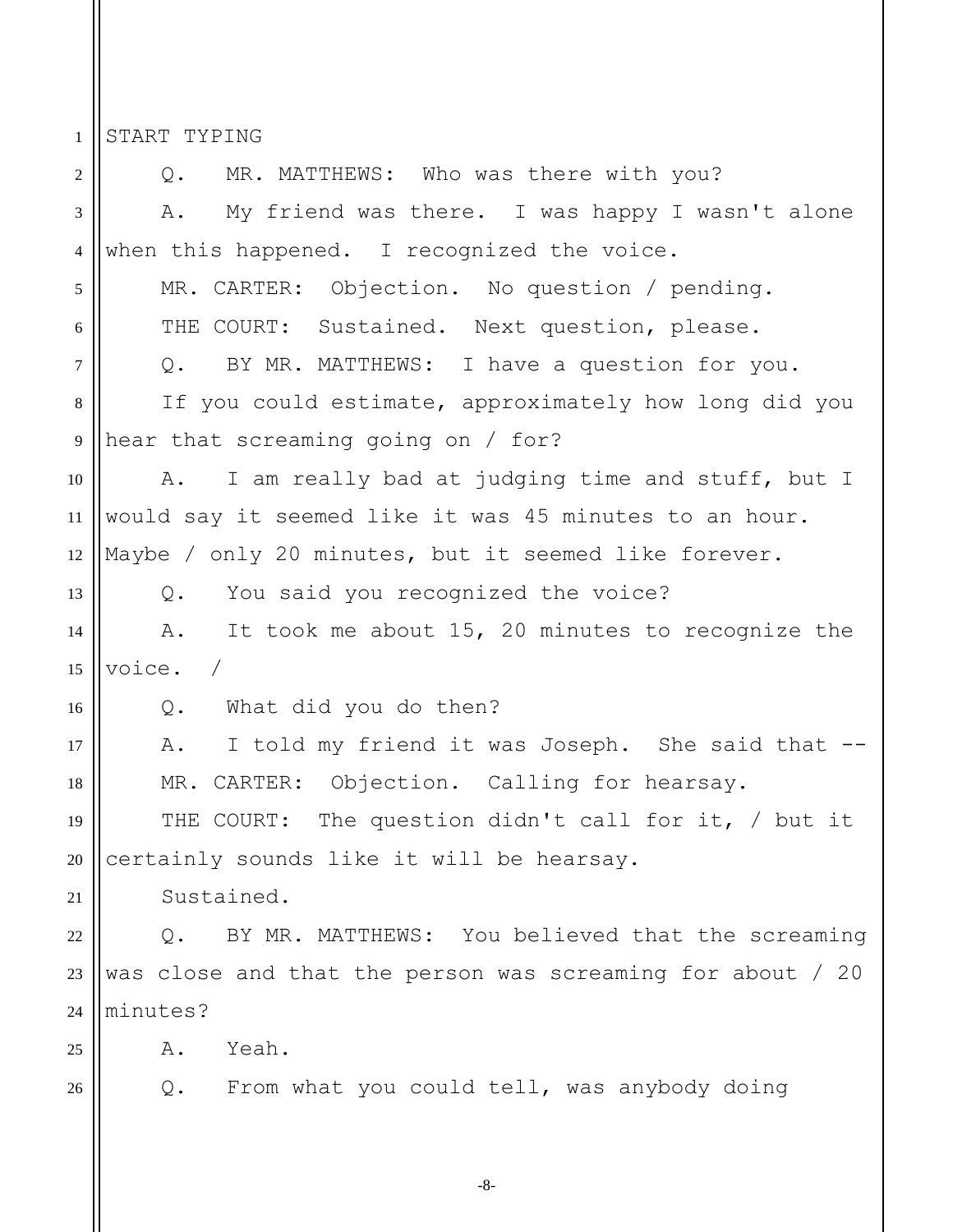| 1              | anything to go help him or see what was happening?          |
|----------------|-------------------------------------------------------------|
| $\mathfrak{2}$ | There was no movement / in the parking $lot. I$<br>Α.       |
| 3              | didn't see anybody running towards there or trying to help  |
| $\overline{4}$ | him. I wasn't going to do anything either, though. That     |
| 5              | */ was because my best friend asked me not to go outside.   |
| 6              | MR. CARTER: Objection. The answer is nonresponsive.         |
| $\overline{7}$ | THE WITNESS: Pardon me?                                     |
| 8              | THE COURT: Hold on. When one of the attorneys /             |
| $\overline{9}$ | objects, ma'am, they are talking to me.                     |
| 10             | THE WITNESS: Oh, okay. Sorry.                               |
| 11             | THE COURT: Everything after she wasn't going to do          |
| 12             | anything is stricken.                                       |
| 13             | MR. MATTHEWS: Thank you.                                    |
| 14             | THE COURT: Next question.                                   |
| 15             | Q. BY MR. MATTHEWS: Why / did you finally get up            |
| 16             | and move from where you were sleeping?                      |
| 17             | A. Because I recognized the screaming voice.                |
| 18             | Q. You believed it was somebody that you / knew?            |
| 19             | I believed it was Joseph.<br>Α.                             |
| 20             | What happened after that?<br>$\mathsf{Q}$ .                 |
| 21             | Well, I got out of my tent, and I ran over there.<br>Α.     |
| 22             | What did you / see when you got over there?<br>$Q$ .        |
| 23             | I saw Dorothy standing there with a cell phone in<br>Α.     |
| 24             | her hand and Joseph was laying down on the / asphalt.       |
| 25             | I immediately started running in their direction.<br>Joseph |
| 26             | was pulling up his sweatshirt and saying they stabbed him.  |
|                |                                                             |

-9-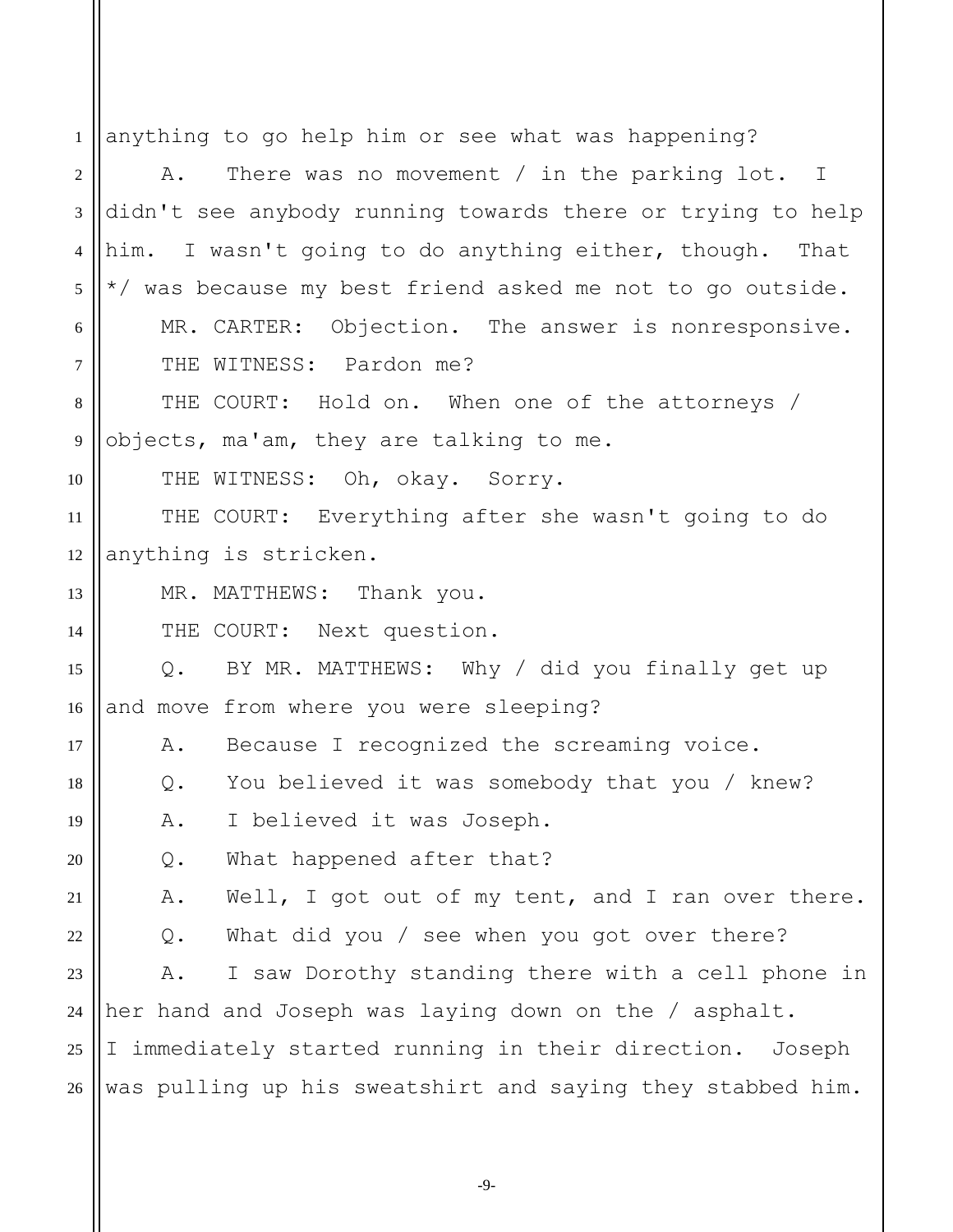1 2 Q. Were you able to actually see / what he was showing you?

3 4 5 A. He had a hole in his back the size of a quarter. It was perfectly round, and he was showing / everybody the hole.

6 7 Q. When you say Dorothy, are you talking about Dorothy Thompson?

A. Yes.

8

18

23

 $24$ 

25

9 10 Q. Was she staying down in that same parking lot around this \*/ time, too?

11 12 13 14 15 A. No. She never stayed down in the parking lot. Q. You testified she was on her cell phone? A. She was standing with a phone / in her hand, yes. Q. Did you see anybody in the area known to you as Brewster? Do you know somebody named Brewster?

16 17 A. Yes, I know / who he is. That's Angela's boyfriend.

MR. CARTER: Objection. No foundation.

19 THE COURT: Sustained.

20 21 22 Q. BY MR. MATTHEWS: Did you see Brewster in the area or leaving the area back on the night / we are talking about?

A. Yes. He ran right by me.

Q. Are you sure it was Brewster?

A. Absolutely. He was running right past me.

26 Q. Did you / see Angela running past you?

-10-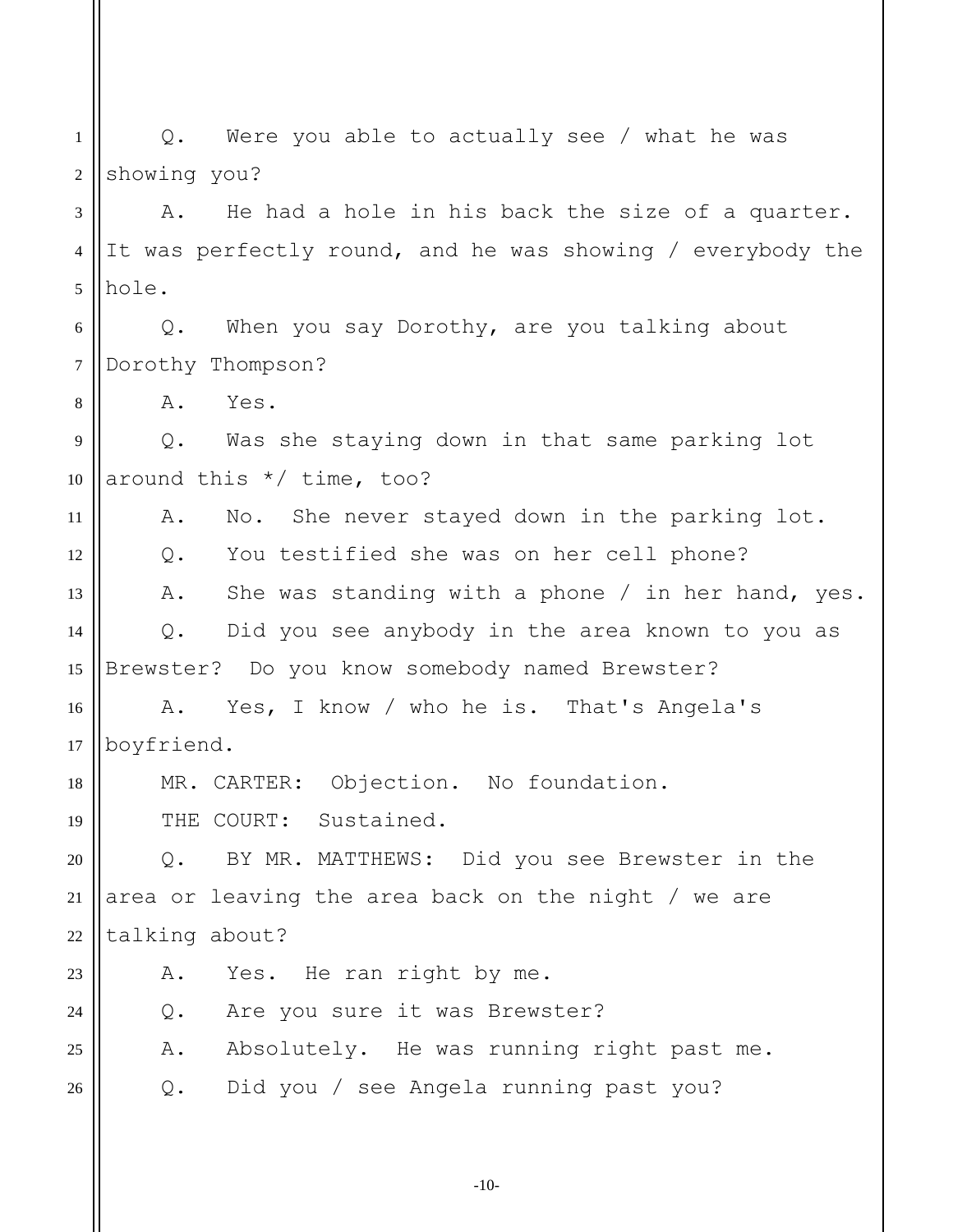1 2 A. She was right after him. She was right behind Brewster.

3 4 Q. Did you overhear her say anything when she ran away? /

5 6 A. She was yelling Brewster's name. She also had her bicycle with her. She was running --

THE COURT: Next question, please, Mr. Matthews.

8 9 Q. BY MR. MATTHEWS: Did you want to testify / today?

10 A. Not really.

7

14

15

23

11 12 13 Q. Are you here because you were ordered to appear? A. I was subpoenaed. They were going to arrest me if I didn't show / up the first time.

Q. Did you think about not coming in today?

A. I wasn't going to come in here.

16 Q. What changed your mind?

17 18 19 20 A. People that  $*/$  I hang around with out there, they told me I had to come. They said it wouldn't be smart for me to get arrested over / this and not to worry because it doesn't make me a snitch.

21 22 Q. Is that something that people in the Civic Center talk about, referring to / other people as snitches?

MR. CARTER: Objection. It is irrelevant.

24 25 26 THE COURT: I think under 352 I am going to sustain the objection at this point. I might / reconsider. We will see where we go.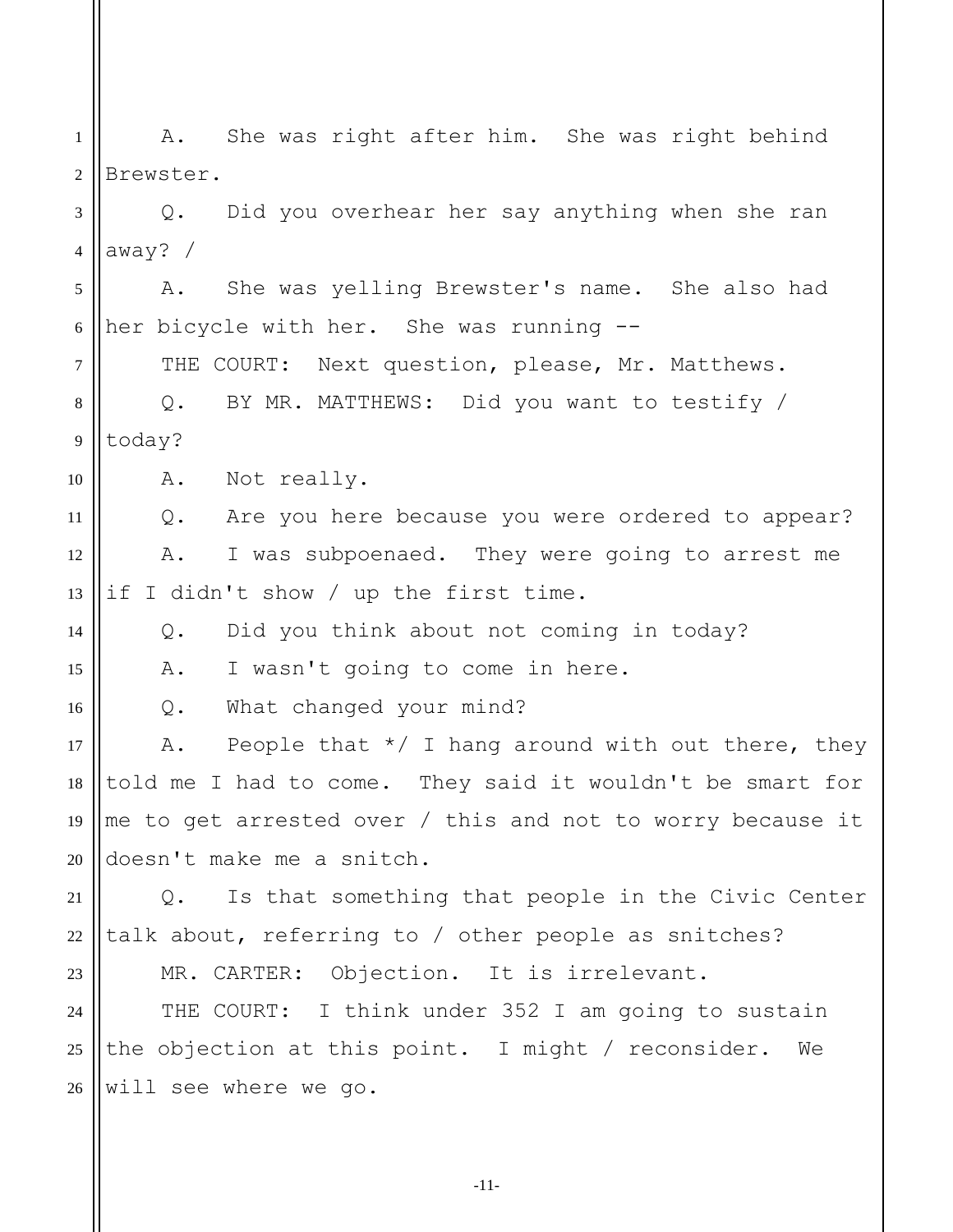1 2 3 4 5 6 7 8 9 10 11 12 13 14 15 16 17 18 19 20 21 22 23 24 25 26 MR. MATTHEWS: Yes, your Honor. THE COURT: When I use numbers, folks, I am talking about code sections. You don't need to / worry about them, but I have to make a record of what I am doing. Next question. MR. MATTHEWS: At this time I have no further questions, / your Honor. THE COURT: Cross-examination, Mr. Carter. MR. CARTER: Thank you, your Honor. Permission to approach. THE COURT: Neither one of you has to ask. You can come up. CROSS-EXAMINATION Q. BY MR. CARTER: Good morning, / ma'am. I want to ask you to look at what's been marked as an exhibit, the aerial map of the Civic Center area. I couldn't / see exactly where you were pointing to that marked the location where you said you were living back in April. A. All I know is it  $*/$  is behind the stairs on the left. Q. Is that the building where I am currently pointing? A. I actually don't really know. It looks like it / from the sky, but that's not how I picture it in my memory. I am on the upper side behind the building. That's all I / remember. The second parking stall.

-12-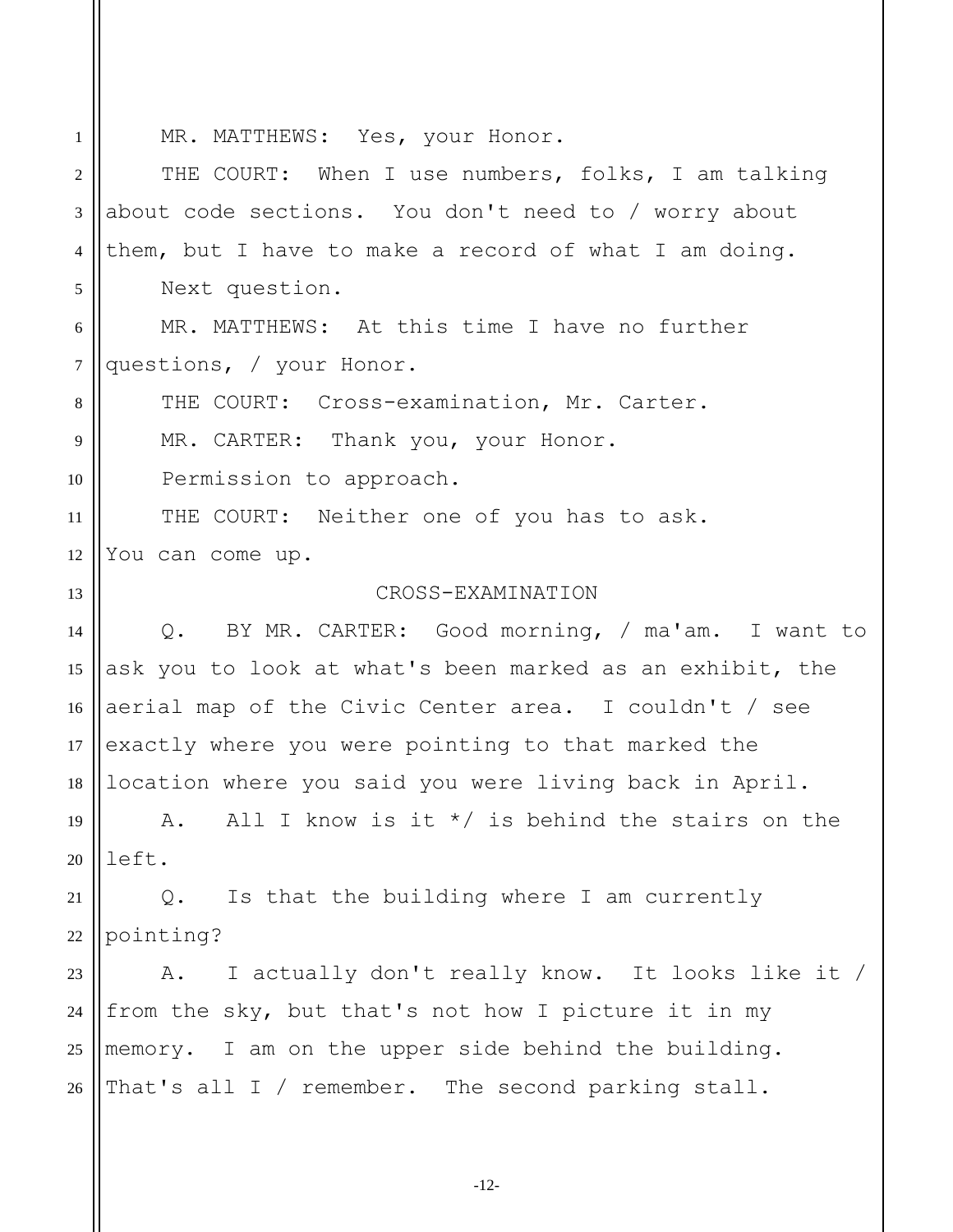1 2 3 4 5 6 7 8 9 10 11 12 13 14 15 16 17 18 19 20 21 22 23  $24$ 25 26 Q. There is a red circle here in the center of the photograph. Does that appear to be the area where / Joseph was living? A. His tent was up against the building to the right in the very far corner. Q. In the area where these vehicles are / on the photograph? A. I don't remember. I can't really understand how this photograph works at all. Q. Is this red circle the area where you believe / Joseph Miller was living back in April? A. Basically, his tent was in the corner. Q. How far away were you when you initially heard what you / described as loud screaming? A. Well, as loud as the screaming was, it sounded like it was right next to me. Q. But what was the distance? / A. I wouldn't know. Q. Is there any lighting in this area that lights up the parking lot at night? A. There are lights all through the parking \*/ lot. Q. And the area where the red circle is, are there lights there? A. I don't understand which circle. Q. The question is about the lighting in / the surrounding parking lot.

-13-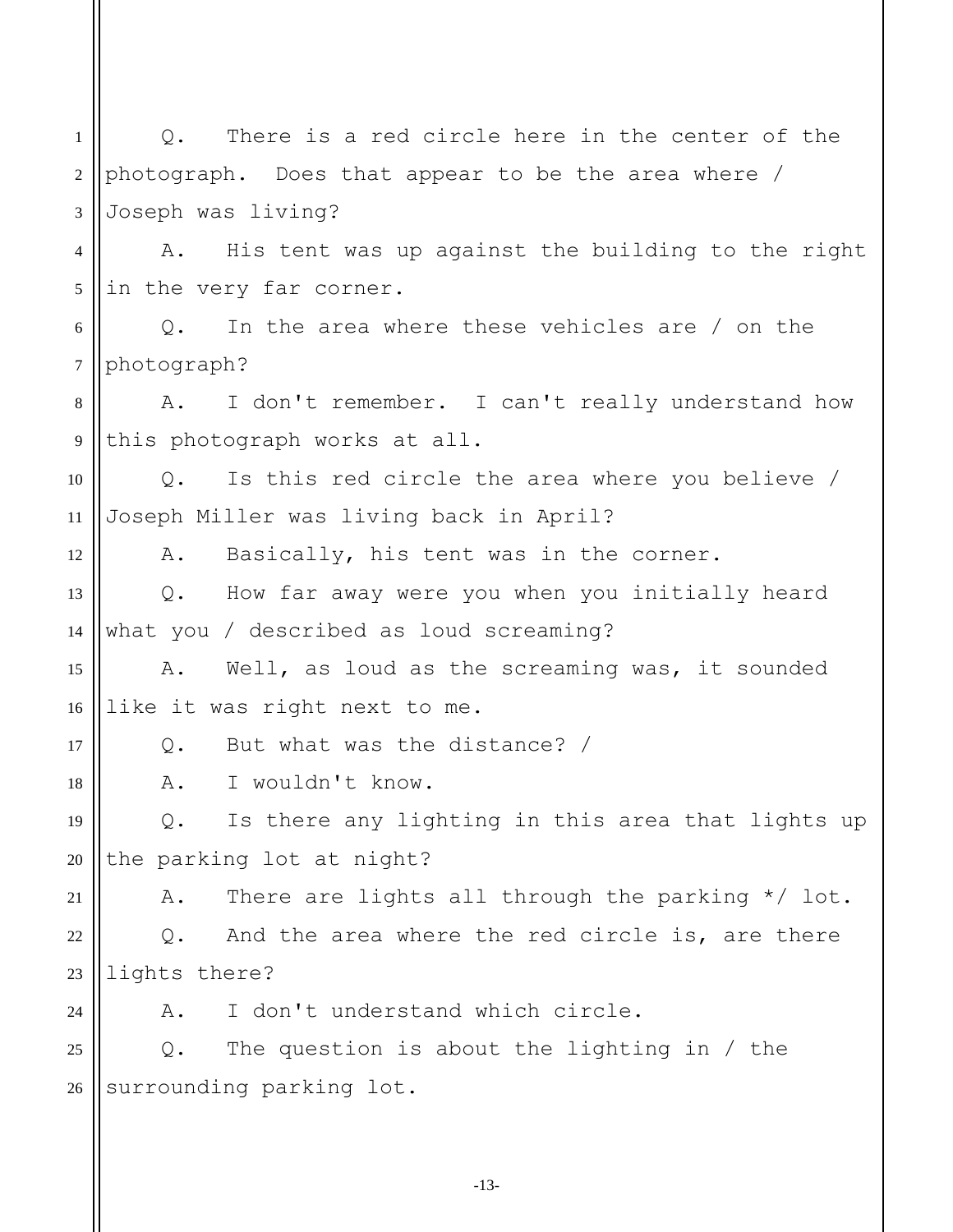1 2 3 4 A. There is lighting all through the parking lot itself. Maybe some of them are brighter than others, but there are lights / all over the plaza. Q. Based on the photograph, could you explain where

5 6 you were originally standing when you observed this person you identified as Brewster / run past you?

7

8

13

15

17

 $24$ 

25

26

A. We were closer than you are to me.

Q. Where were you standing?

9 10 11 12 A. I was approximately right there by the tent. Joseph was / laying on the asphalt. Dorothy was standing in front of me. I immediately turned and headed towards the stairway.

Q. Why were you going in that / direction?

14 A. I don't remember why I was walking.

Q. Where do those stairs lead to?

16 A. That stairway leads to the bathroom.

Q. Where are the stairs on / this photograph?

18 19 20 21 A. I don't know. I don't understand any of that photograph. What I am saying is that the stairs were maybe here. If you / get to the top of those stairs, the bathroom is across the street.

22 23 Q. You can't show us where the stairs are on this photograph?

MR. MATTHEWS: Objection. \*/ Asked and answered. THE COURT: Overruled.

THE WITNESS: I don't understand that map. I am just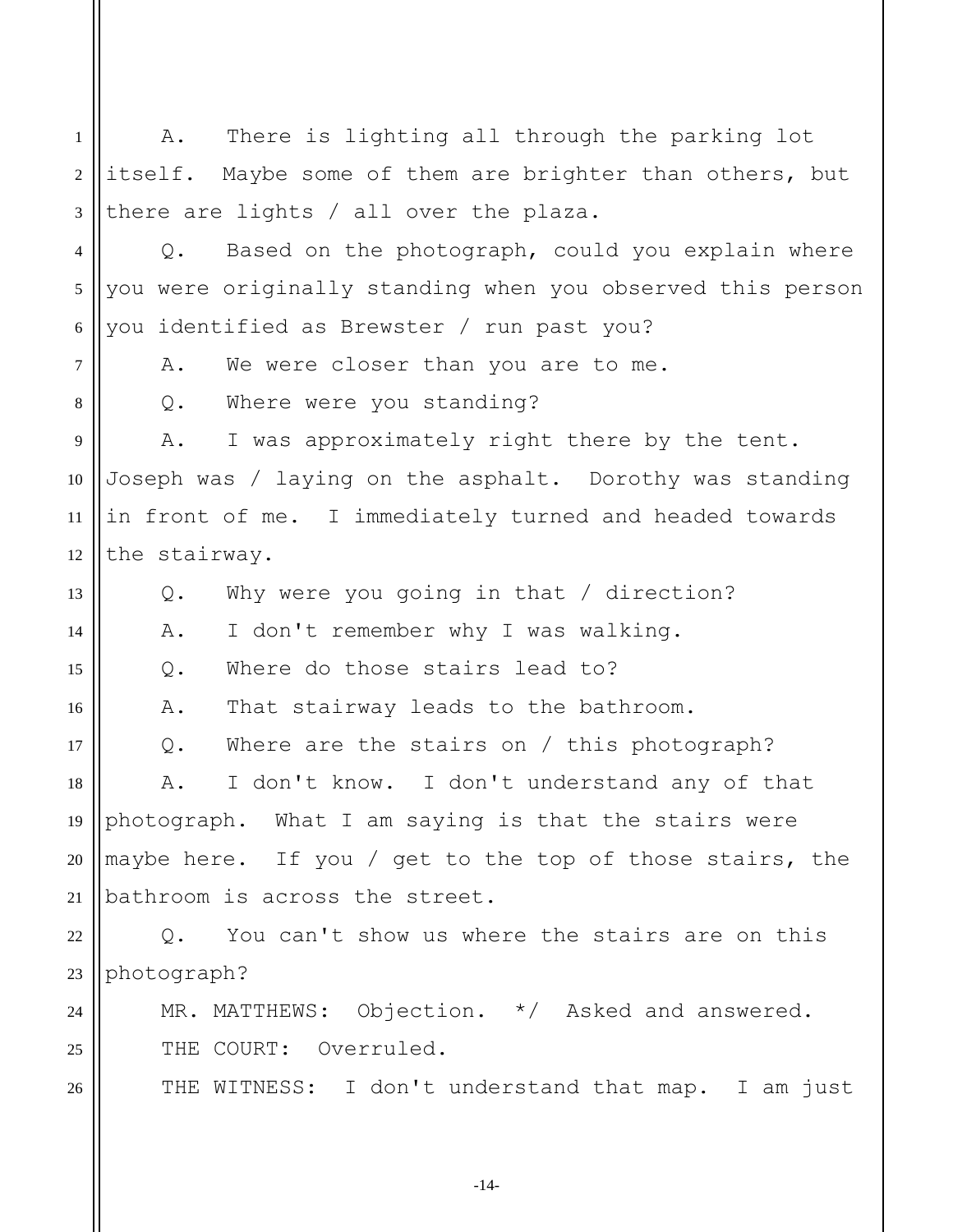1 letting you know where I was at.

2 3 4 5 6 7 8 9 10 11 12 13 14 15 16 17 18 19 20 21 22 23 24 25 26 Q. BY MR. CARTER: Did you see anyone actually physically / touch Mr. Miller that night or that early morning? A. No, sir. I walked up. Dorothy was standing, and Joseph was on the ground. Q. Okay. You / saw no one strike him, correct? A. No. I didn't see nothing. Q. You didn't see my client strike him, correct? A. No. I didn't see any of / that. Q. Is it true that you have suffered at least three felony convictions in your past? A. Yes. Probably more. Q. Okay. You suffered a felony conviction / for auto theft in 1996? A. Yes. Q. Did you suffer a spousal abuse conviction in 2003? A. Yes. Q. And in 2013, did / you suffer a felony conviction for possession for sale of drugs? A. Yes. Q. Do you still use drugs? A. Yes. MR. MATTHEWS: Objection, your Honor. Move to strike. THE COURT: Overruled. / The answer remains.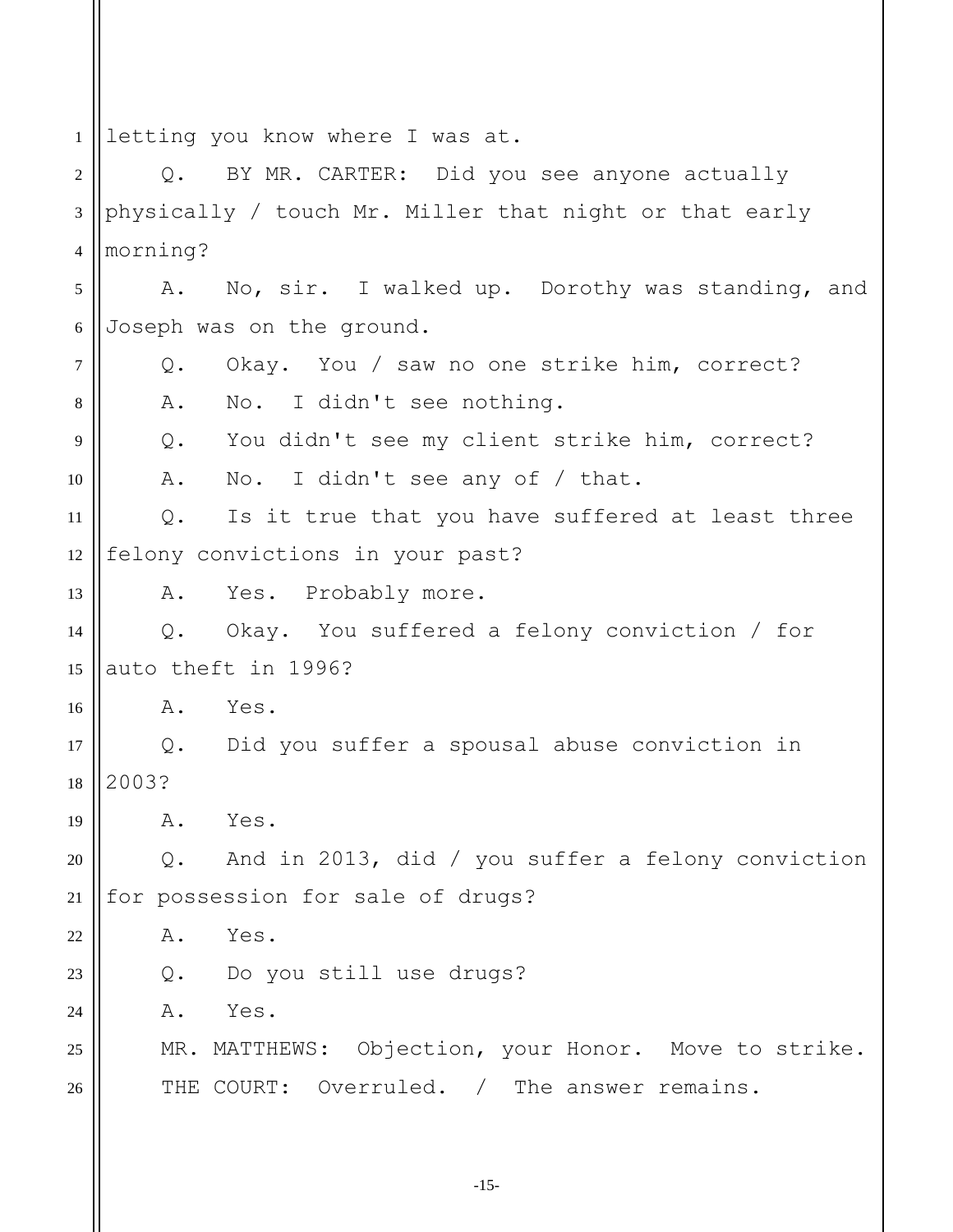1 2 3 4 5 6 7 8 9 10 11 12 13 14 15 16 17 18 19 20 21 22 23 24 25 26 Q. BY MR. CARTER: During this time period we are discussing, April of this year, were you using any type of drugs during that time? A. I / was sober that night. Q. Before that night, when did you last use drugs? A. More than three days before that. Q. What type of drugs were you \*/ using during that time? A. Marijuana and meth. Q. You have testified you last used narcotics two or three days before? A. 72 hours or more before that / night. Q. How did you ingest that drug? MR. MATTHEWS: Objection. Relevance. THE COURT: Overruled. You can answer that question. THE WITNESS: How did I do what? THE COURT: How did you use it? / THE WITNESS: I usually smoke it. Q. BY MR. CARTER: How much did you smoke in the two or three days prior? A. Oh, I wouldn't know. I never weighed it or / anything like that. I don't know exactly. Do you want me to guess or something? Q. No. Just your best estimate is fine. A. Well, I wouldn't / know unless I weighed it.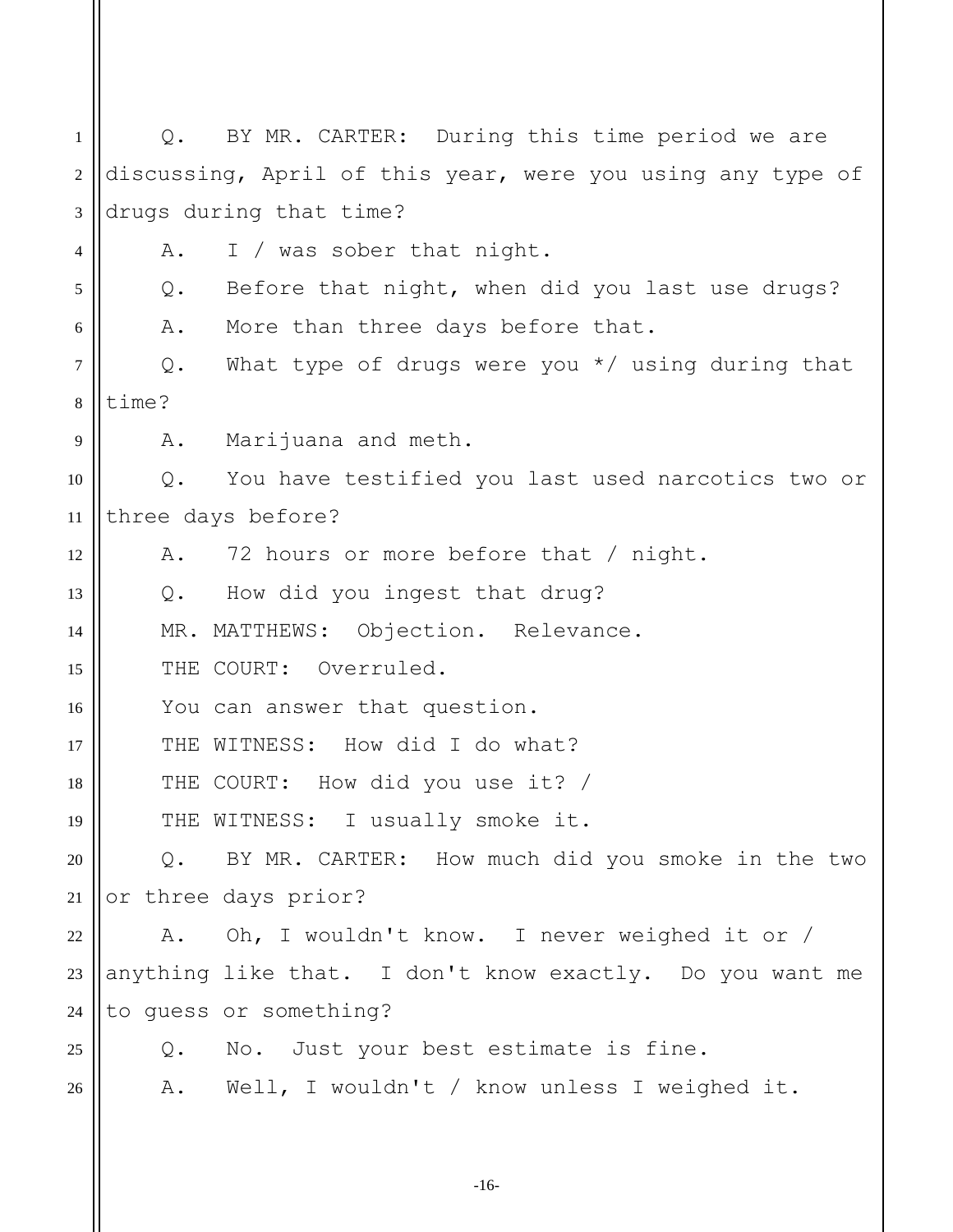1 2 3 4 5 6 7 8 9 10 11 12 13 14 15 16 17 18 19 20 21 22 23  $24$ 25 26 Q. When you smoke narcotics -- A. It would be like smoking a cigarette. It's the same as taking a hit off a / cigarette. Q. So a hit would be defined as whenever you inhale, correct? A. It's just like taking a drag off a cigarette, yeah. Q. How about alcohol? / Did you use any alcohol that night? A. No. I only drink once in a while. Maybe once or twice a year. Q. How about marijuana? A. Not / on a regular basis, no. Q. Did you use it that morning before what happened to Joseph? A. No. I really don't care for marijuana. I smoke \*/ it once in a while, but it is not really my favorite. Q. Were you taking any other type of prescribed medication on that day? A. I / have been prescribed psychiatric medications, but I wasn't taking them. Q. When had you last taken those medications? A. More than two weeks before that. Q. What were / you taking? A. I take Prozac. There is some new pill, but I can't remember what it is called. It begins with an H.

-17-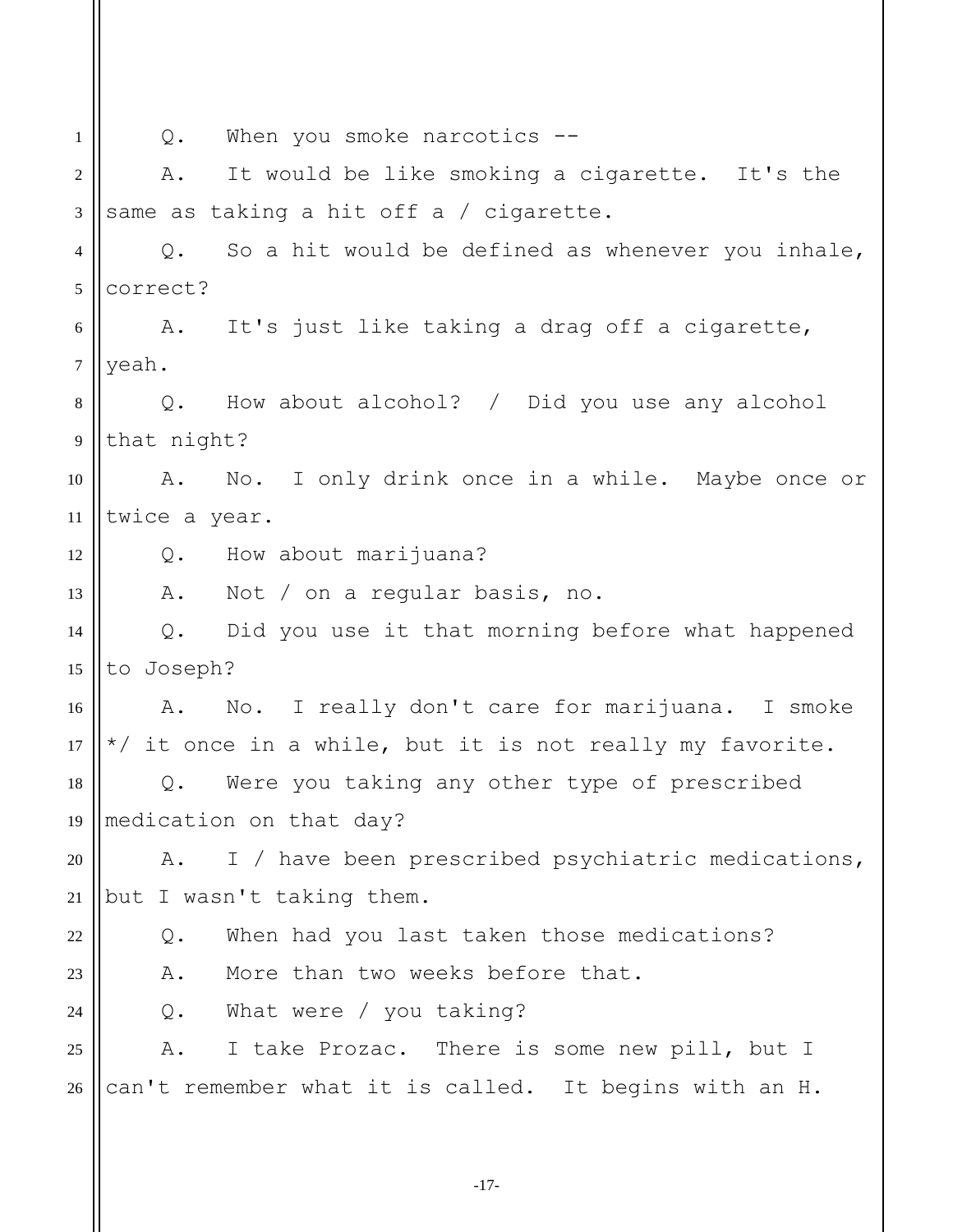1 2 3 4 5 6 7 8 9 10 11 12 13 14 15 16 17 18 19 20 21 22 23  $24$ 25 26 Q. You say / you didn't take any of those drugs at that time in April? A. I stopped taking them in March. Q. Why did you do that? A. Because I / was feeling better and didn't need them anymore. I have been taking them for so long that I am okay now. Q. Are you presently taking / them? A. Correct. Q. Okay. When did you last take your prescribed medications? A. This morning. I am back on them again. I have to take them every / day. My therapist explained to me that I need to take medications. Q. When was the last time you used narcotics? A. Do I have to answer / that? I don't want to incriminate myself. THE COURT: The witness has invoked, so she doesn't have to answer that question. THE WITNESS: Thank you. Q. BY MR. CARTER: But you are still \*/ using narcotics currently? A. I am not going to incriminate myself. MR. CARTER: I don't believe I have anything further of this witness, your Honor. THE COURT: Mr. Matthews, anything / else? Any

-18-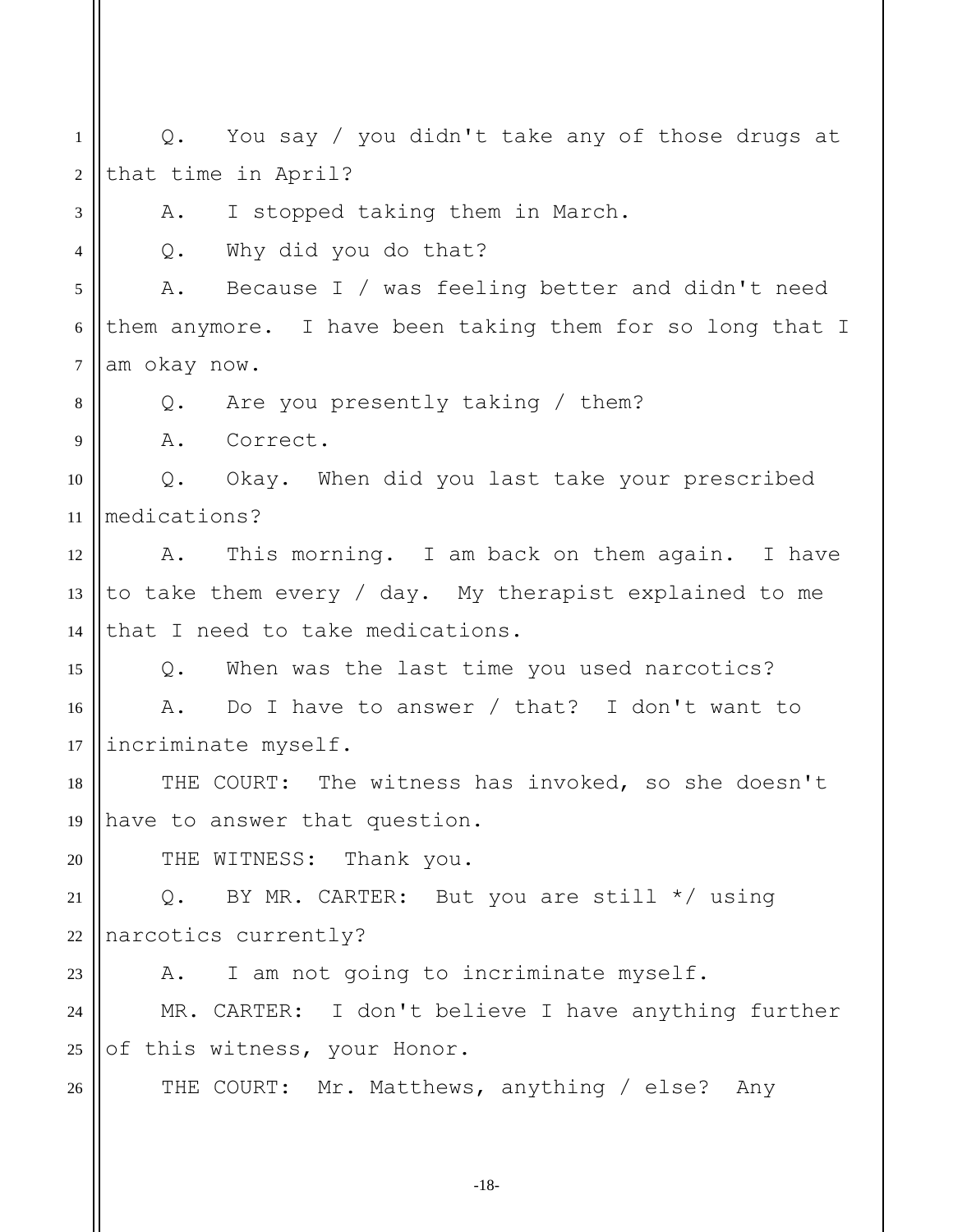1 2 3 4 5 6 7 8 9 10 11 12 13 14 15 16 17 18 19 20 21 22 23  $24$ 25 26 redirect? MR. MATTHEWS: Yes, your Honor. REDIRECT EXAMINATION Q. BY MR. MATTHEWS: Ms. Jackson, have you had an easy life? A. Hardly. Q. You testified that you were genuine and you are who / you are, correct? A. Sure. This is me, and that's just the way it is. I mean, I am blunt. Q. You are not going to lie / to us? A. I have no reason to. I am not scared of you or anybody else. Well, that's not true. I am scared of my / mother. Q. You are not afraid of the defense attorney who is asking you those questions, correct? A. I am not scared of anybody but my mother. / Q. Thank you very much, Ms. Jackson. A. Thank you. THE COURT: Any recross? MR. CARTER: No, your Honor. THE COURT: Do we need Ms. Jackson to be on call, or can she / be excused? MR. MATTHEWS: She may be excused, your Honor. THE COURT: Mr. Carter? MR. CARTER: In an abundance of caution, I ask her to